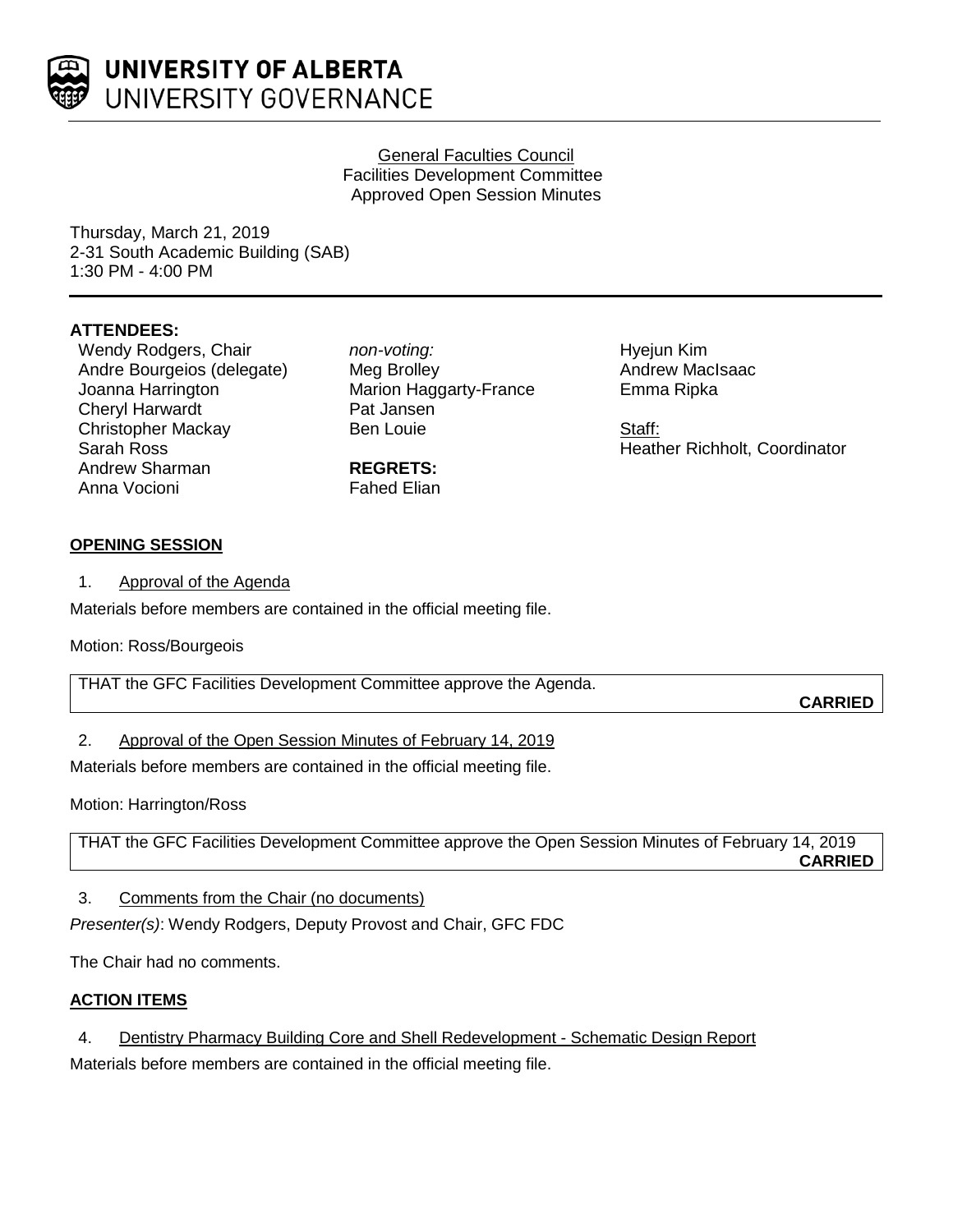*Presenter(s)*: Andrew Sharman, Vice-President (Facilities and Operations); Ben Louie, University Architect, Facilities and Operations; Pat Jansen, Associate Vice-President, Planning and Project Delivery, Facilities and Operations; Lorna Baker-Perri, Director, Space Management, Facilities and Operations

*Purpose of the Proposal*: To provide members of the Facilities Development Committee with a summary of the project that will see the repurposing and renewal of the Dentistry Pharmacy Building under Phase 1 - Core and Shell.

Mr Sharman explained that the schematic design report addressed the core and shell and did not include design for programming at this stage. He made note of the project's Guiding Principles and how they were considered in the development of the plans.

Guiding Principles:

- Sustainability and well-being
- Integrate existing amenities and future developments
- Community social interaction, academic achievement and retention
- Adaptable, flexible, and efficient space

Mr Louie noted the provincial funding that was granted for the reimagining of this iconic 1922 building and the and aspirations for it to serve as a front door, crossroads, and stage, and as the face of the university on the 89th Avenue Student Boulevard. Mr Louie spoke about some of the history of the original building and the 1912 Campus Plan and noted some of the renovations that had happened over the years and the damage that would have to be addressed. He explained the concept of transformation to a vertical university, which would combine academic and commercial typologies to provide as space that was functional for the community.

Ms Baker Perri gave an overview of the general program categories that would be considered in the next phase and noted the emphasis on access and natural light in the design.

Mr Jansen explained some of the issues with the current structure and the need for demolition of the additions to the original building. He noted that the planned demolition was in alignment with the sector plan and the Long Range Development Plan.

#### *Discussion*:

Members expressed several comments and questions, including but not limited to: modern and traditional architecture and concerns about finding the most pleasing balance; the concept of a vertical university; access, open space and light in the design; the plans for "university public realm" space; building code requirements; the potential to incorporate wellness space, including pleasant stairwells; consideration of the people who use the building; the goal to restore as much of the original elements as possible; and honoring the past while also planning and building for the future.

### Motion: Sharman/Harwardt

THAT the GFC Facilities Development Committee approve, with delegated authority from General Faculties Council, and on the recommendation of Planning and Project Delivery, the schematic design report for the Dentistry Pharmacy building as the basis for further planning.

**CARRIED**

# **DISCUSSION ITEMS**

5. University of Alberta Botanic Garden: Entry Pavilion and the Diwan at the Aga Khan Garden, Alberta - Substantial Development Community Open House #1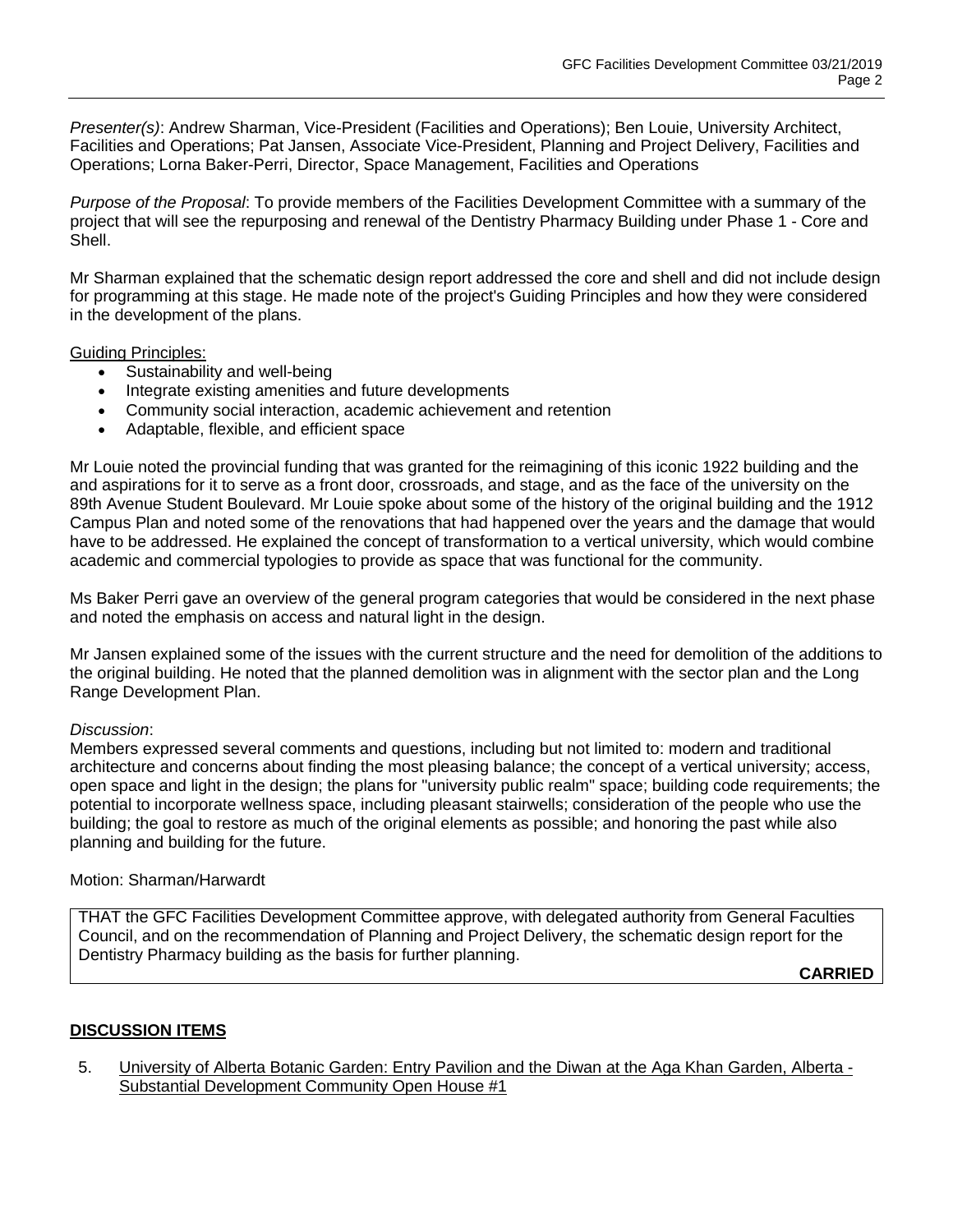Materials before members are contained in the official meeting file.

*Presenter(s)*: Ben Louie, University Architect, Facilities and Operations; Lee Foote, Director, University of Alberta Botanic Garden, Faculty of Agricultural, Life and Environmental Sciences; Emily Ball, Director, Community Relations, University Relations

*Purpose of the Proposal*: To provide members of the Facilities Development Committee with a preview of the open house presentation material of the proposed site options and concept plans for the Entry Pavilion and the Diwan.

Ms Ball explained that, in accordance with the Long Range Development Plan (LRDP), two community engagement opportunities were required concerning proposed substantial development. The first open house to address the construction of the Diwan and Entry Pavilions at the UABG were scheduled for April 24th.

Dr Foote noted that the planned Diwan paired nicely with the current offerings and capacity of the amphitheater and would allow for events to be moved inside during inclement weather. He explained that the Pavilions could both be completed by May 2020 if construction moves according to schedule.

Mr Louie noted that the presentation material did include the preferred option but that they would consider any ideas that came forward from the consultations.

#### *Discussion*:

Members discussed how best to reference the community consultation requirement of the LRDP and the key take-aways.

#### 6. Projects Update from Facilities and Operations (no documents)

*Presenter(s)*: Pat Jansen, Associate Vice-President, Planning and Project Delivery, Facilities and Operations

Mr Jansen gave the following update:

### **Past Projects – Construction Phase:**

As noted in our February meeting, we are in a transition phase between the completion of several larger construction programs and new planning and design initiatives. As we move into 2019 and 2020, there are several larger construction initiatives that involve only infrastructure renewal – Electrical Vaults (several sites), Van Vliet Showers, BARB mechanical systems, FAB mechanical systems. As a reminder these will not be coming forward.

*UA Botanical Garden (UABG) - Islamic Garden (no change from February meeting*): Project is now in warranty phase clean up, consideration still to host an FDC meeting at the UABG, will continue to be reviewed with the Chair for 2019 (tracker).

**Dentistry Pharmacy:** Continuing with ongoing demolition and detailed core and shell design activities. As presented today, the project has reached the Schematic Design Phase. As a reminder, the formal programming and the Design Development phase will be presented to the FDC later in 2019.

*Campus Utility Building – Electrical (CUBE):* The project will advance into construction this spring.

### **In Planning and/or Design Phase:**